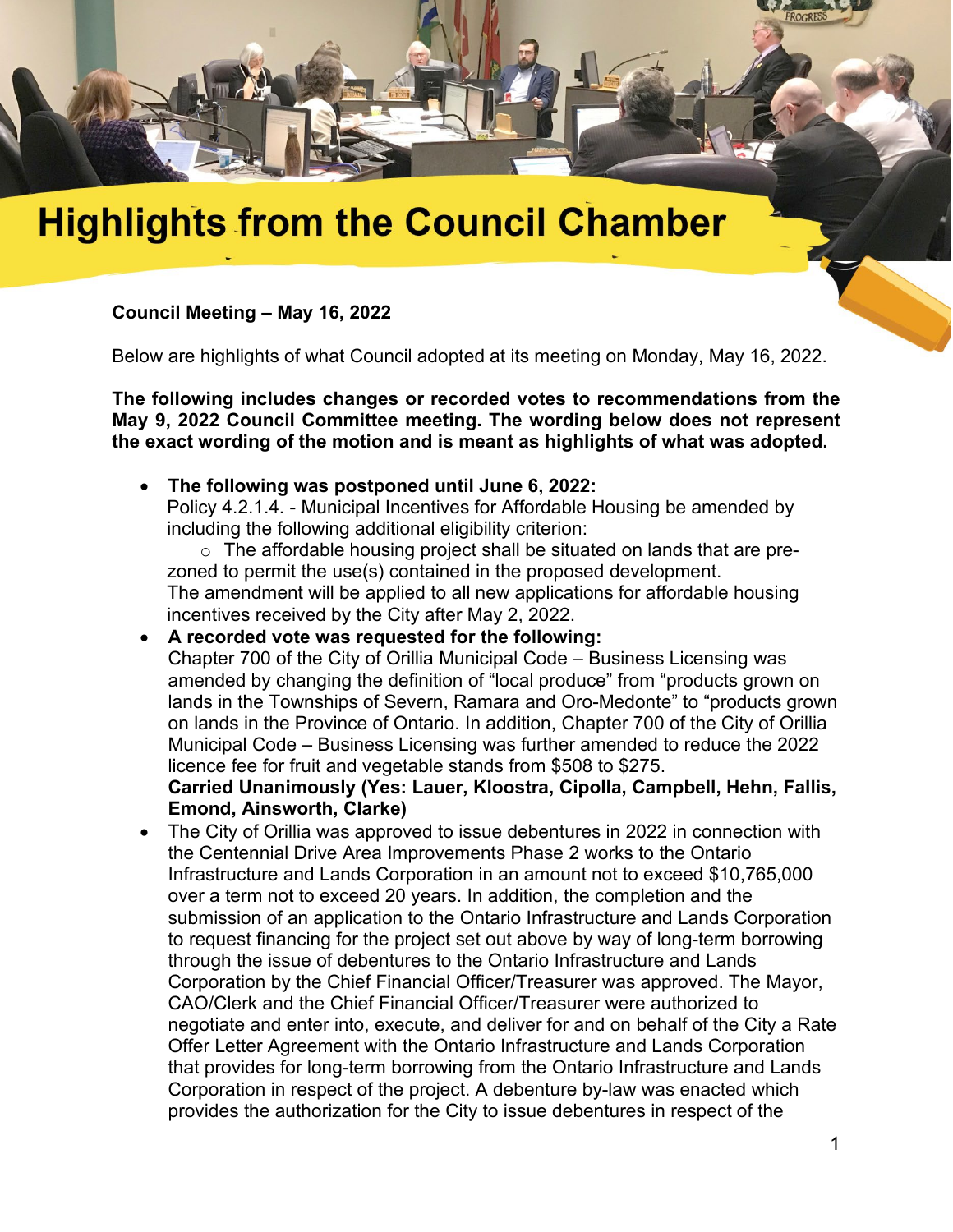project in accordance with the City's policies and the terms and conditions of the Rate Offer Letter Agreement. Further, any associated legal fees to be applied to the project and funded by debenture proceeds were authorized. The Mayor, CAO/Clerk and Chief Financial Officer/Treasurer were authorized to execute all the required documents to secure the City's funding for this project.

• Further to the Public Meeting of Council held on Feb. 14, 2022, Council approved Zoning By-law Amendment Application No. D14-910 (Brian Rupke, Alexis Ray and Kyle Parker - 4387 Huronia Road) as set out in the Supplementary Memo dated May 9, 2022 from the Development Services and Engineering Department. In addition, in accordance with subsection 34 (17) of the *Planning Act*, no further notice of the amended Zoning By-law Amendment is required to be given due to the minor nature of the changes that occurred following the Public Meeting held on Feb. 14, 2022.

## • **The following was postponed until June 6, 2022:**

Council supports downtown road closures on Friday and Saturday evenings from 5 p.m. to 10 p.m. from the first weekend in July until Labour Day (weather permitting). The Downtown Orillia Management Board (DOMB) manage the road closures and related expenses for the downtown See You on the Patio program. Council supports funding 50%, up to a maximum amount of \$10,000, towards staffing, marketing, animation, and other DOMB operational expenses as required, which will be allocated from the Municipal Accommodation Tax. The DOMB will report through the bi-annual Municipal Accommodation Tax reporting process with a financial summary annually. The DOMB is encouraged to apply for funding support through organizations such as RTO7.

• Council adopted recommendations as set out on the Consent Agenda for the Council meeting of May 16, 2022 (the full agenda can be viewed at [orillia.ca\)](http://orillia.ca/).

### **The following are recommendations from Council Committee on May 9, 2022 that were adopted by Council with no changes on May 16, 2022.**

- The confidential report regarding the update on the Notice of Application for Judicial Review initiated by Councillor Jay Fallis was received and additional legal costs in the amount of \$55,000 were authorized to be appropriated from the Tax Rate Stabilization Reserve.
- A Temporary Borrowing By-law was enacted in accordance with Section 407 of the *Municipal Act*, 2001, for an amount up to \$15,000,000 as set out in Schedule "A" of Report CS-22-16.
- Chapter 1000 of the City of Orillia Municipal Code Entrance Permit By-law was adopted as set out in Schedule "A" of Report DSE-22-04. In addition, Chapter 251 of the City of Orillia Municipal Code - Delegated Authority was amended to provide the City's General Manager of Development Services and Engineering, or designate, with the authority to administer all or part of Chapter 1000 of the City of Orillia Municipal Code - Entrance Permit By-law, to include signing of documents to issue or deny an Entrance Permit Application, or to revoke an Entrance Permit. Chapter 452 of the City of Orillia Municipal Code - User Fees - Environmental Services and Operations was also amended, as set out in Schedule "B" of Report DSE-22-04.
- Twenty-eight temporary daytime permit parking spaces were authorized to be added to the Lot 3 parking inventory. The Traffic and Parking Regulation By-law